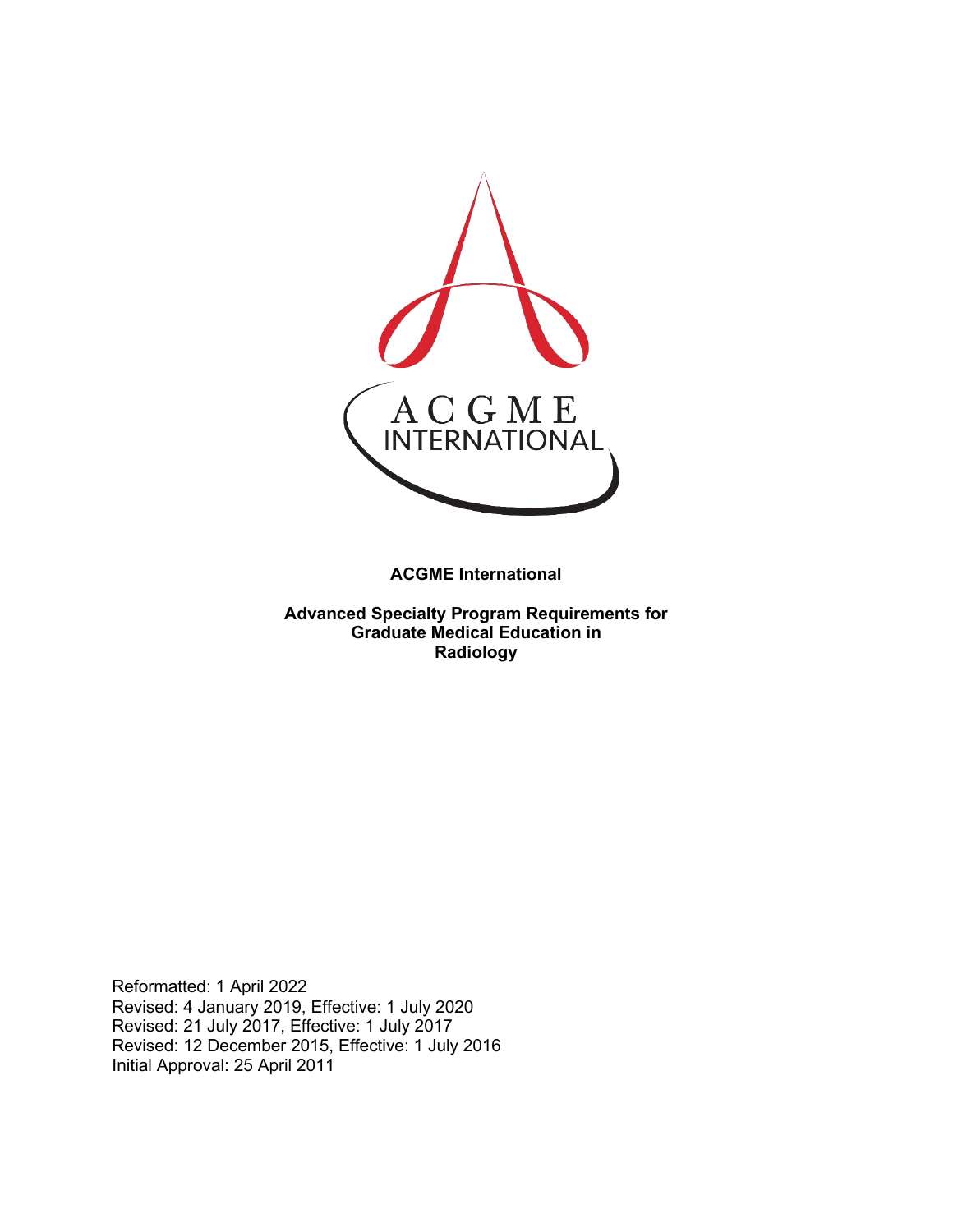#### **ACGME International Specialty Program Requirements for Graduate Medical Education in Radiology**

#### **Int. Introduction**

*Background and Intent: Programs must achieve and maintain Foundational Accreditation according to the ACGME-I Foundational Requirements prior to receiving Advanced Specialty Accreditation. The Advanced Specialty Requirements noted below complement the ACGME-I Foundational Requirements. For each section, the Advanced Specialty Requirements should be considered together with the Foundational Requirements.*

#### **Int. I. Definition and Scope of the Specialty**

Radiology encompasses image-based diagnosis and image-guided therapeutic techniques and includes computed tomography (CT), interventional procedures, magnetic resonance imaging (MRI), medical physics, nuclear radiology and molecular imaging, radiography/fluoroscopy, ultrasonography, and radiology quality and safety.

Radiology educational content includes diagnostic imaging and related imageguided interventions in the content areas of breast, cardiac, gastrointestinal, musculoskeletal, neurologic, pediatric, reproductive and endocrine, thoracic, urinary, and vascular.

### **Int. II. Duration of Education**

- Int. II.A. The educational program in radiology must be 48 or 60 months in length.
- Int. II.A.1. **Integration** If the program includes an integrated broad-based clinical year, 12 additional months must be added to the program's length.

### **I. Institution**

#### **I.A. Sponsoring Institution**

See International Foundational Requirements, Section I.A.

#### **I.B. Participating Sites**

- I.B.1. Radiology education should occur in environments with other residents and/or fellows from other specialties at the Sponsoring Institution and/or participating sites to facilitate the interchange of knowledge and experience among the residents.
- I.B.2. Programs using multiple participating sites must ensure a cohesive educational experience.
- I.B.3. Each participating site must offer meaningful educational opportunities that enrich the overall program.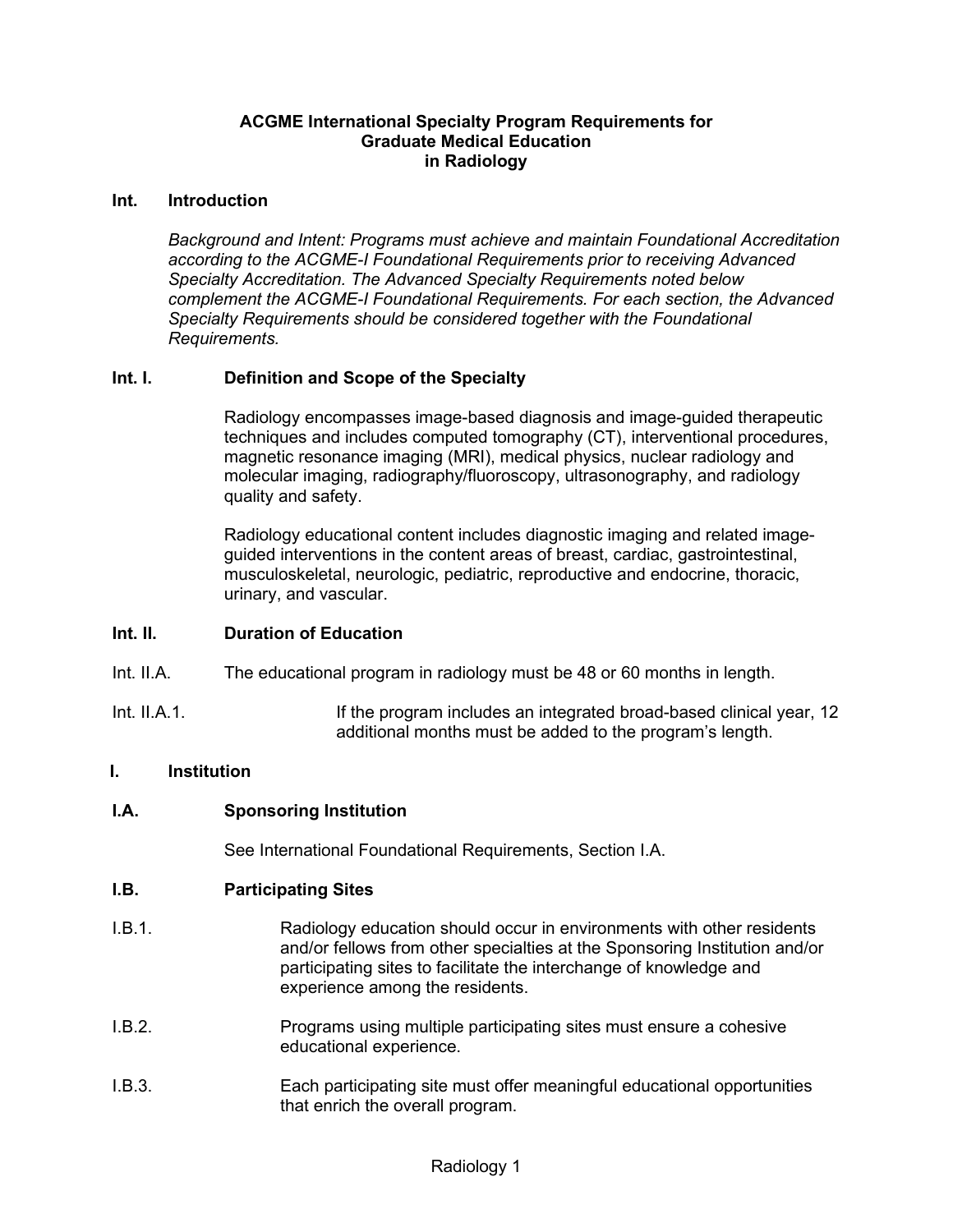# **II. Program Personnel and Resources**

| II.A.       | <b>Program Director</b>                                                                                                                                                                            |
|-------------|----------------------------------------------------------------------------------------------------------------------------------------------------------------------------------------------------|
| II.A.1.     | In addition to program administration, the program director should<br>maintain an active practice in radiology.                                                                                    |
| II.A.2.     | The program director must:                                                                                                                                                                         |
| II.A.2.a)   | review resident procedural experiences at least annually to ensure<br>complete and accurate tracking in the ACGME-I Case Log System<br>throughout the entire educational program; and,             |
| II.A.2.b)   | participate in faculty development activities facilitated by graduate<br>medical education organizations and/or meetings.                                                                          |
| II.B.       | <b>Faculty</b>                                                                                                                                                                                     |
| II.B.1.     | There must be at least one core physician faculty member in each of the<br>following practice domains:                                                                                             |
| II.B.1.a)   | abdominal (gastrointestinal and genitourinary) radiology;                                                                                                                                          |
| II.B.1.b)   | breast radiology;                                                                                                                                                                                  |
| II.B.1.c    | cardiothoracic (thoracic and cardiac) radiology;                                                                                                                                                   |
| II.B.1.d    | interventional radiology;                                                                                                                                                                          |
| II.B.1.e)   | musculoskeletal radiology;                                                                                                                                                                         |
| II.B.1.f    | neuroradiology;                                                                                                                                                                                    |
| II.B.1.g.   | nuclear radiology and molecular imaging; and,                                                                                                                                                      |
| II.B.1.h    | pediatric radiology.                                                                                                                                                                               |
| II.B.2.     | One core faculty member must be responsible for the educational content<br>of that faculty member's respective practice domain, and must organize<br>conferences that cover topics in that domain. |
| II.B.2.a)   | Core faculty members must devote 50 percent of their time in the<br>practice domain and must demonstrate a commitment to the<br>domain by any two of the following:                                |
| ILB.2.a)(1) | specialty/subspecialty certification, successful completion<br>of a fellowship, or three years of practice in the domain;                                                                          |
| ILB.2.a)(2) | active participation in clinical or academic societies<br>associated with the practice domain;                                                                                                     |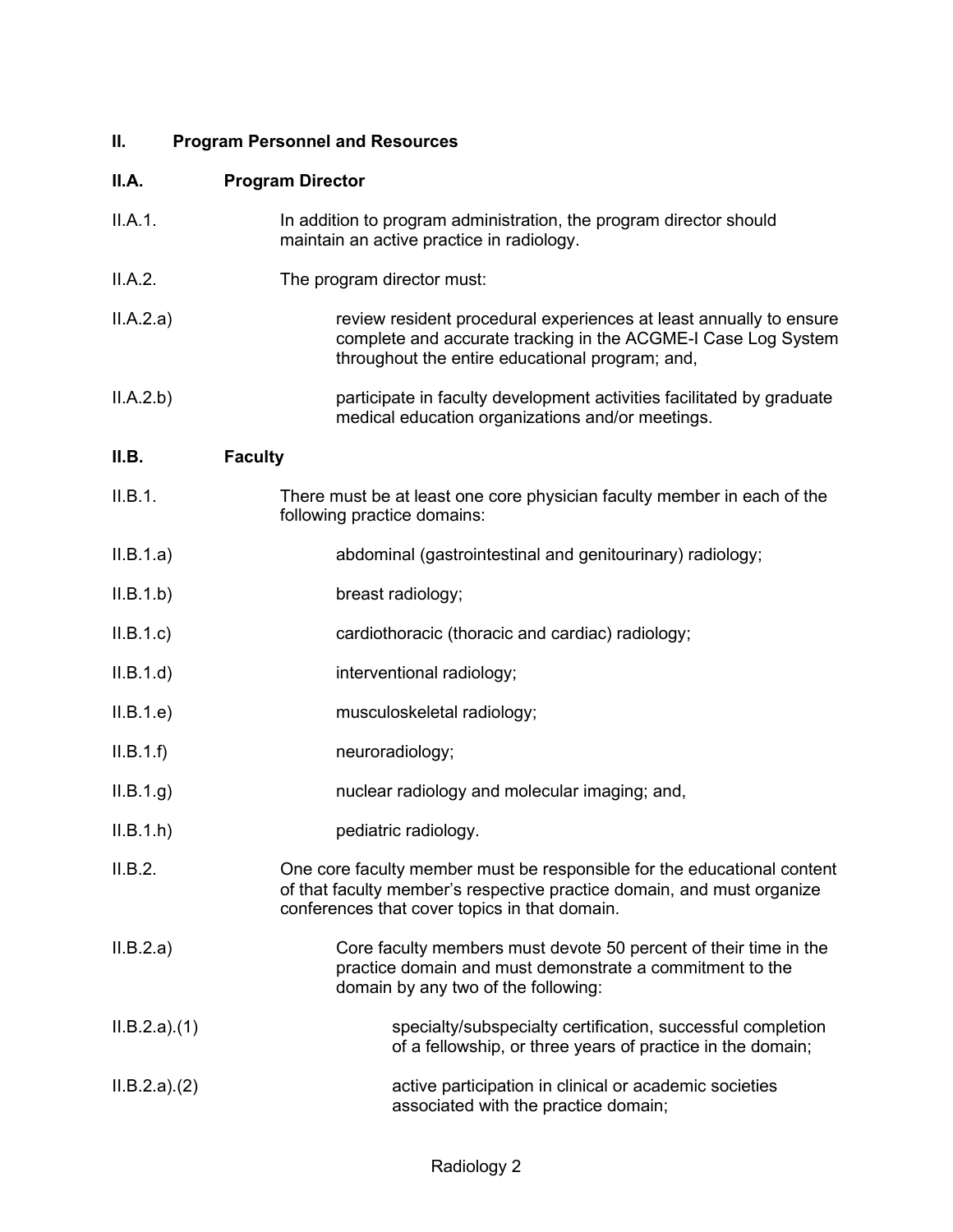| ILB.2.a)(3) | publications and presentations in the practice domain; or,                                                                                                                                                                                            |
|-------------|-------------------------------------------------------------------------------------------------------------------------------------------------------------------------------------------------------------------------------------------------------|
| ILB.2.a)(4) | annual continuing medical education credits in the practice<br>domain.                                                                                                                                                                                |
| II.B.3.     | There must be one physician faculty member who ensures that subject<br>matter experts develop and conduct didactic sessions in each of the<br>following:                                                                                              |
| II.B.3.a)   | CT;                                                                                                                                                                                                                                                   |
| II.B.3.b)   | MRI;                                                                                                                                                                                                                                                  |
| II.B.3.c    | radiography/fluoroscopy;                                                                                                                                                                                                                              |
| ILB.3.d)    | reproductive/endocrine imaging;                                                                                                                                                                                                                       |
| II.B.3.e    | ultrasonography; and,                                                                                                                                                                                                                                 |
| II.B.3.f    | vascular imaging.                                                                                                                                                                                                                                     |
| II.B.4.     | There should be physician faculty, non-physician faculty, or other staff<br>members available to the program, within the Sponsoring Institution, with<br>expertise in quality, safety, and informatics.                                               |
| II.B.4.a)   | These faculty or staff members should develop didactic content<br>related to their area of expertise.                                                                                                                                                 |
| II.B.5.     | No faculty member should have primary responsibility for the educational<br>content of more than one practice domain, although faculty members may<br>have clinical responsibilities and/or teaching responsibilities in several<br>practice domains. |
| ILC.        | <b>Other Program Personnel</b>                                                                                                                                                                                                                        |
| II.C.1.     | There must be a dedicated program coordinator who has sufficient time to<br>fulfill the responsibilities essential in meeting the educational goals and<br>administrative requirements of the program.                                                |
| II.D.       | <b>Resources</b>                                                                                                                                                                                                                                      |

- II.D.1. The program must provide adequate space, necessary equipment, and modern facilities to ensure an effective educational experience for residents in all the required rotations, including interventional radiology.
- II.D.2. The program must ensure sufficient volume and variety of pediatric and adult patients for residents to gain experience in the full spectrum of radiological examinations, procedures, and interpretations.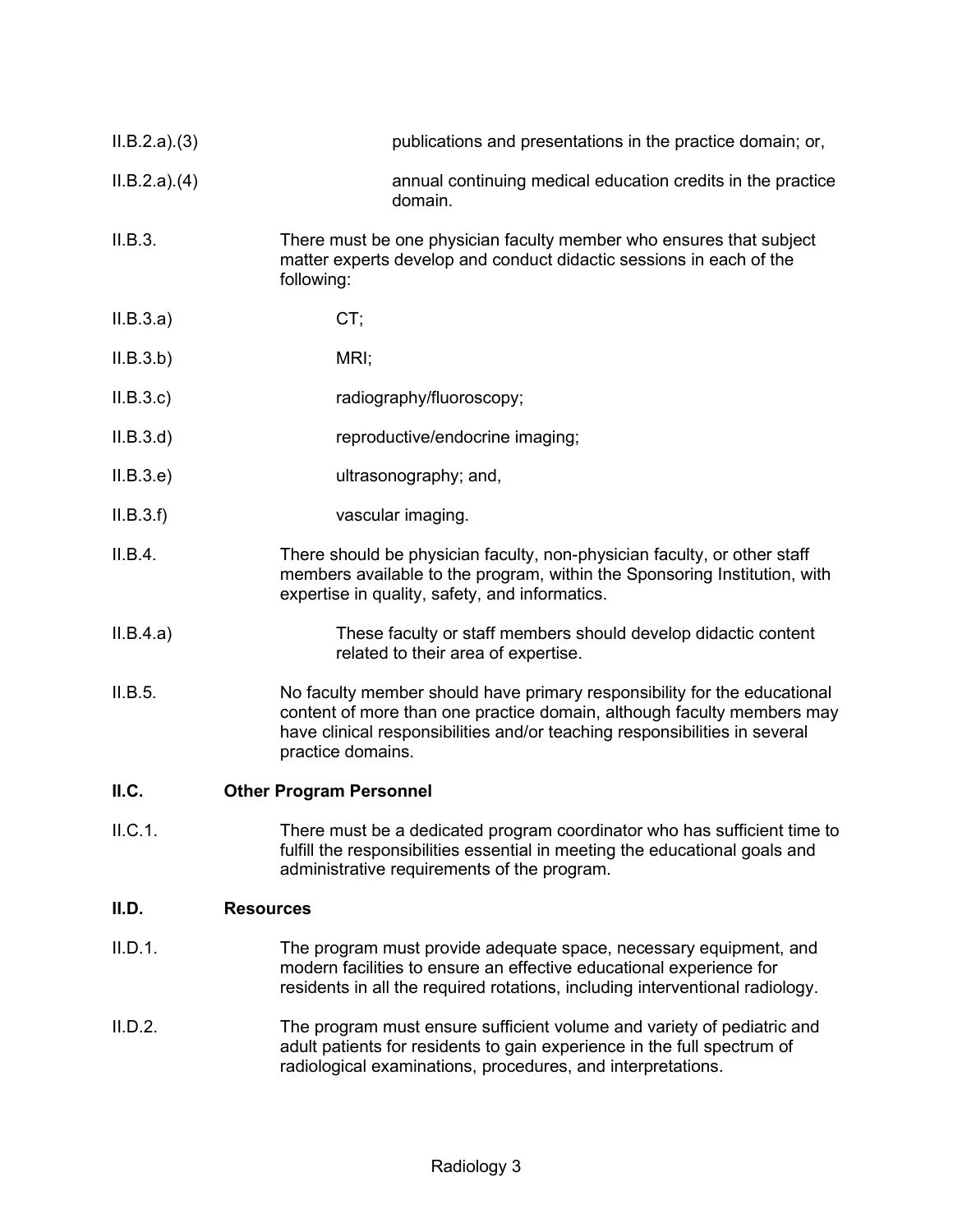| II.D.2.a) | The program must have a volume of no fewer than 7,000 |
|-----------|-------------------------------------------------------|
|           | radiologic examinations per year per resident.        |

# **III. Resident Appointment**

# **III.A. Eligibility Criteria**

| III.A.1.      | Residents must have successfully completed 12 months of a broad-based<br>clinical program (PGY-1) that is:                                                                                                                                                                                             |
|---------------|--------------------------------------------------------------------------------------------------------------------------------------------------------------------------------------------------------------------------------------------------------------------------------------------------------|
| III.A.1.a)    | accredited by ACGME-I, the Accreditation Council for Graduate<br>Medical Education (ACGME), or the Royal College of Physicians<br>and Surgeons of Canada (RCPSC) in preliminary general surgery,<br>preliminary internal medicine, or the transitional year; or,                                       |
| III.A.1.b)    | at the discretion of the Review Committee-International, in a<br>program for which a governmental or regulatory body is<br>responsible for the maintenance of a curriculum providing clinical<br>and didactic experiences to develop competence in the<br>fundamental clinical skills of medicine; or, |
| III.A.1.b)(1) | A residency that accepts candidates from these programs<br>must complete an evaluation of each resident's<br>fundamental clinical skills within six weeks of matriculation,<br>and must provide remediation to residents as needed.                                                                    |
| III.A.1.c)    | integrated into the residency where the program director must<br>oversee and ensure the quality of didactic and clinical education.                                                                                                                                                                    |
| III.A.2.      | The PGY-1 must be completed in a structured program in which residents<br>are educated in high-quality medical care based on scientific knowledge,<br>evidence-based medicine, and sound teaching by qualified educators.                                                                              |
| III.A.3.      | With appropriate supervision, PGY-1 residents must have first-contact<br>responsibility for evaluation and management for all types and acuity<br>levels of patients.                                                                                                                                  |
| III.A.4.      | PGY-1 residents must have responsibility for decision-making and direct<br>patient care in all settings, to include writing orders, progress notes, and<br>relevant records.                                                                                                                           |
| III.A.5.      | Residents must develop competence in the following fundamental clinical<br>skills during the PGY-1:                                                                                                                                                                                                    |
| III.A.5.a)    | obtaining a comprehensive medical history;                                                                                                                                                                                                                                                             |
| III.A.5.b)    | performing a comprehensive physical examination;                                                                                                                                                                                                                                                       |
| III.A.5.c)    | assessing a patient's medical condition;                                                                                                                                                                                                                                                               |
| III.A.5.d)    | making appropriate use of diagnostic studies and tests;                                                                                                                                                                                                                                                |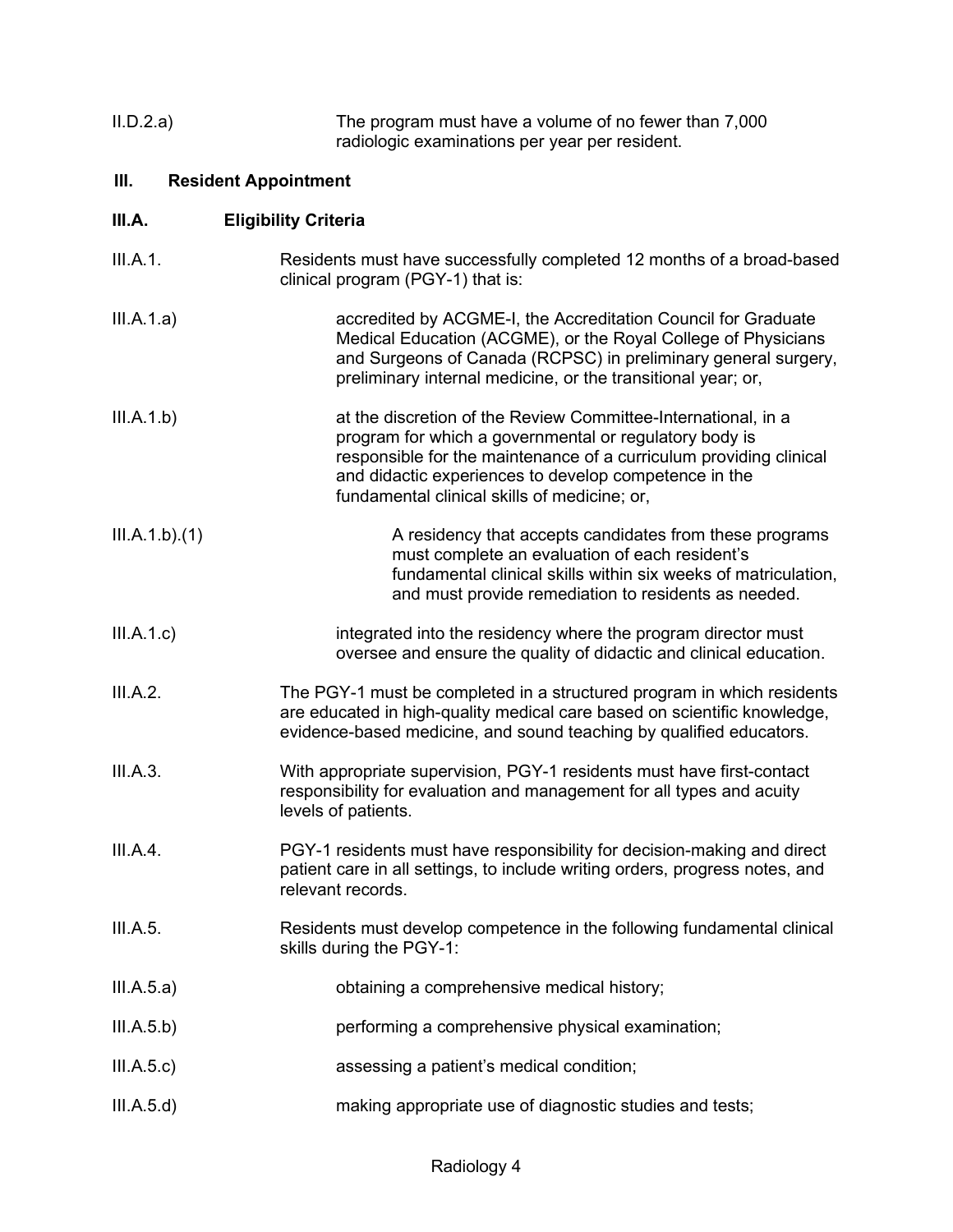| III.A.5.e) | integrating information to develop a differential diagnosis; and, |  |  |
|------------|-------------------------------------------------------------------|--|--|
|            |                                                                   |  |  |

III.A.5.f) developing, implementing, and evaluating a treatment plan.

#### **III.B. Number of Residents**

III.B.1. There must be a minimum number of two residents in each year of the educational program.

# **III.C. Resident Transfers**

See International Foundational Requirements, Section III.C.

# **III.D. Appointment of Fellows and Other Learners**

See International Foundational Requirements, Section III.D.

# **IV. Specialty-Specific Educational Program**

| IV.A.           | <b>ACGME-I Competencies</b>                                                                                                                                                         |
|-----------------|-------------------------------------------------------------------------------------------------------------------------------------------------------------------------------------|
| <b>IV.A.1.</b>  | The program must integrate the following ACGME-I Competencies into<br>the curriculum.                                                                                               |
| IV.A.1.a)       | Professionalism                                                                                                                                                                     |
| IV.A.1.a)(1)    | Residents must demonstrate a commitment to<br>professionalism and an adherence to ethical principles.<br>Residents must demonstrate:                                                |
| IV.A.1.a)(1)(a) | compassion, integrity, and respect for others;                                                                                                                                      |
| IV.A.1.a)(1)(b) | responsiveness to patient needs that supersedes<br>self-interest;                                                                                                                   |
| IV.A.1.a)(1)(c) | respect for patient privacy and autonomy;                                                                                                                                           |
| IV.A.1.a)(1)(d) | accountability to patients, society, and the<br>profession;                                                                                                                         |
| IV.A.1.a)(1)(e) | sensitivity and responsiveness to a diverse patient<br>population, including to diversity in gender, age,<br>culture, race, religion, disabilities, and sexual<br>orientation; and, |
| IV.A.1.a)(1)(f) | ethical and medical jurisprudence.                                                                                                                                                  |
| IV.A.1.b)       | <b>Patient Care and Procedural Skills</b>                                                                                                                                           |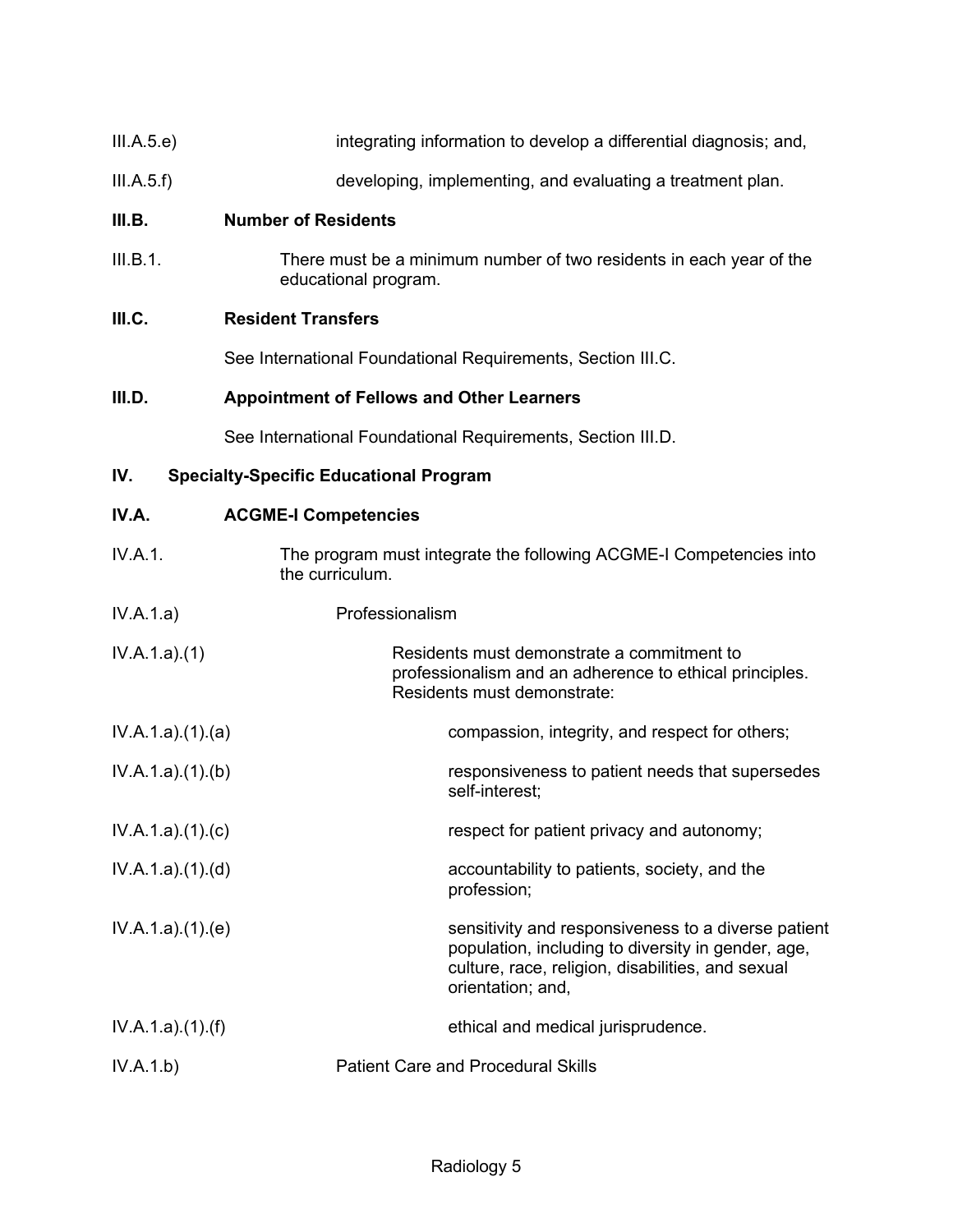| IV.A.1.b)(1)    | Residents must provide patient care that is compassionate,<br>appropriate, and effective for the treatment of health<br>problems and the promotion of health. Residents must<br>demonstrate competence in: |
|-----------------|------------------------------------------------------------------------------------------------------------------------------------------------------------------------------------------------------------|
| IV.A.1.b)(1)(a) | using safe, efficient, appropriate, and quality-<br>controlled diagnostic radiology techniques;                                                                                                            |
| IV.A.1.b)(1)(b) | interpreting CT, MRI, radiography, and radionuclide<br>imaging of the cardiovascular system (heart and<br>great vessels);                                                                                  |
| IV.A.1.b)(1)(c) | interpreting images obtained during the<br>performance of interventional procedures, and<br>integration of the imaging findings into the<br>procedure;                                                     |
| IV.A.1.b)(1)(d) | generating ultrasound images using the transducer<br>and imaging system, and interpretation of<br>ultrasonographic examinations of various types;                                                          |
| IV.A.1.b)(1)(e) | applying low-dose radiation to adults and children;                                                                                                                                                        |
| IV.A.1.b)(1)(f) | using needles, catheters, guide wires, balloons,<br>stents, stent-grafts, vascular filters, embolic agents,<br>biopsy devices, ablative technologies, and other<br>interventional devices;                 |
| IV.A.1.b)(1)(g) | managing contrast reactions;                                                                                                                                                                               |
| IV.A.1.b)(1)(h) | communicating effectively and in a timely manner<br>the results of procedures, studies, and<br>examinations to the referring physician and/or other<br>appropriate individuals;                            |
| IV.A.1.b)(1)(i) | accessing, interpreting, and applying best scientific<br>evidence to the care of patients (evidence-based<br>medicine);                                                                                    |
| IV.A.1.b)(1)(j) | exhibiting ongoing awareness of radiation<br>exposure, protection, and safety, as well as the<br>application of these principles in imaging; and,                                                          |
| IV.A.1.b)(1)(k) | administering pharmacologic agents, including<br>sedatives, analgesics, antibiotics, and other drugs<br>commonly employed in conjunction with<br>endovascular, invasive, and non-vascular<br>procedures.   |
| IV.A.1.b)(2)    | Residents must be able to:                                                                                                                                                                                 |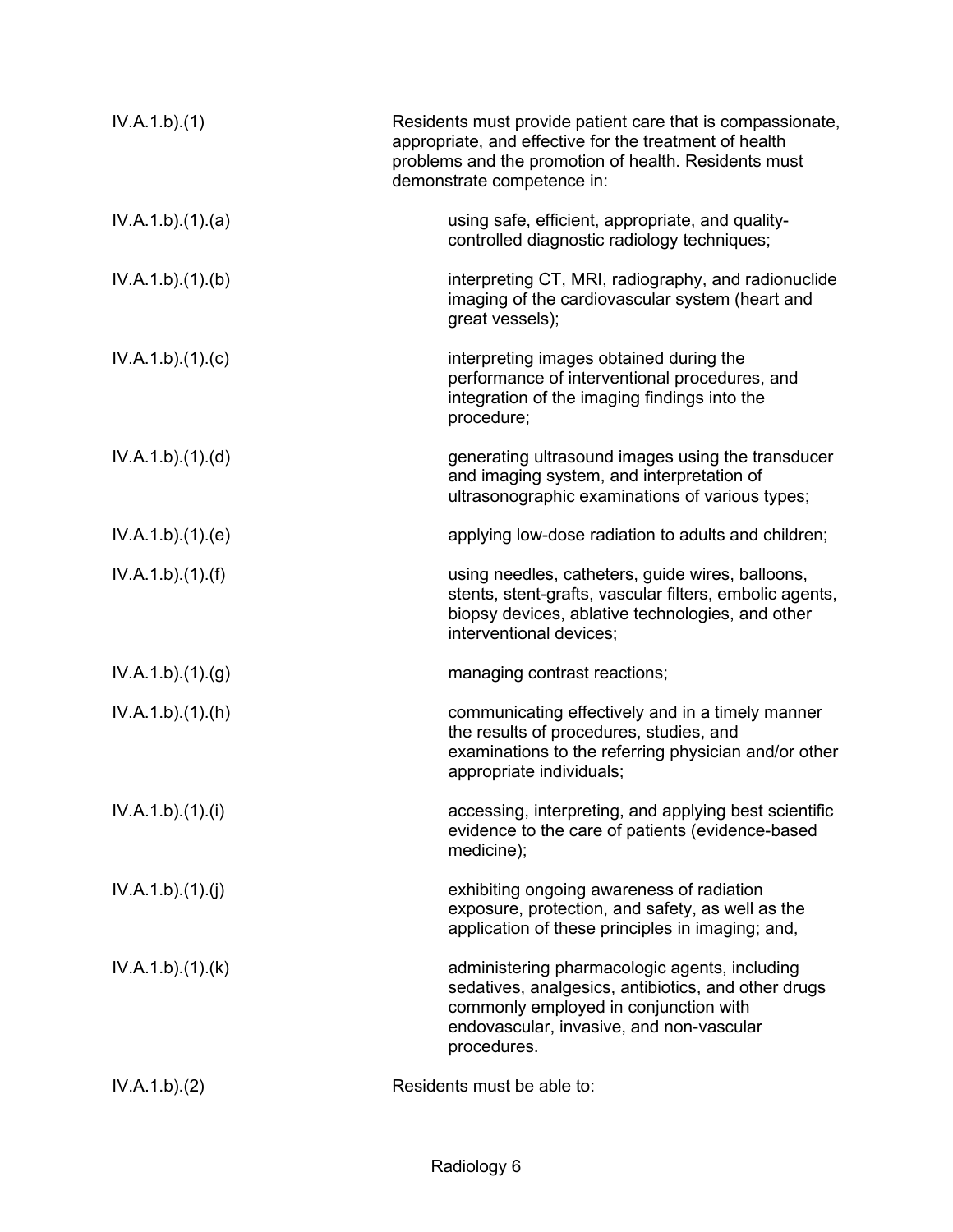| IV.A.1.b)(2).(a)            | perform basic image-guided procedures;                                                                                                                                                                                                                                                                                                                  |
|-----------------------------|---------------------------------------------------------------------------------------------------------------------------------------------------------------------------------------------------------------------------------------------------------------------------------------------------------------------------------------------------------|
| IV.A.1.b).(2).(b)           | perform invasive diagnostic venous and arterial<br>imaging; and,                                                                                                                                                                                                                                                                                        |
| IV.A.1.b)(2).(c)            | demonstrate clinical judgement and technical ability<br>to perform vascular and non-vascular image-guided<br>interventions on a sufficient variety of patients and<br>pathological conditions to allow for competent post-<br>graduate practice.                                                                                                        |
| IV.A.1.c)                   | <b>Medical Knowledge</b>                                                                                                                                                                                                                                                                                                                                |
| $IV.A.1.c.$ (1)             | Residents must demonstrate knowledge of established<br>and evolving biomedical clinical, epidemiological, and<br>social-behavioral sciences, as well as the application of<br>this knowledge to patient care. Residents must<br>demonstrate knowledge of:                                                                                               |
| $IV.A.1.c$ . $(1).$ $(a)$   | the principles of medical imaging physics, including<br>CT, dual-energy X-ray absorptiometry, fluoroscopy,<br>gamma camera and hybrid imaging technologies,<br>MRI, radiography, and ultrasonography;                                                                                                                                                   |
| $IV.A.1.c$ . $(1).$ (b)     | health care economics;                                                                                                                                                                                                                                                                                                                                  |
| $IV.A.1.c$ ). $(1).$ (c)    | appropriate and patient-centered imaging<br>utilization;                                                                                                                                                                                                                                                                                                |
| $IV.A.1.c$ . $(1).$ $(d)$   | quality improvement techniques;                                                                                                                                                                                                                                                                                                                         |
| $IV.A.1.c$ . $(1).$ (e)     | physiology, utilization, and safety of contrast agents<br>and pharmaceuticals; and,                                                                                                                                                                                                                                                                     |
| $IV.A.1.c$ ). $(1)$ . $(f)$ | radiologic/pathologic correlation.                                                                                                                                                                                                                                                                                                                      |
| IV.A.1.d)                   | Practice-based Learning and Improvement                                                                                                                                                                                                                                                                                                                 |
| IV.A.1.d)(1)                | Residents must demonstrate the ability to investigate and<br>evaluate their care of patients, to appraise and assimilate<br>scientific evidence, and to continuously improve patient<br>care based on constant self-evaluation and lifelong<br>learning. Residents are expected to develop skills and<br>habits to be able to meet the following goals: |
| IV.A.1.d)(1)(a)             | identify and perform appropriate learning activities;                                                                                                                                                                                                                                                                                                   |
| IV.A.1.d.(1)(b)             | identify strengths, deficiencies, and limits in one's<br>knowledge and expertise;                                                                                                                                                                                                                                                                       |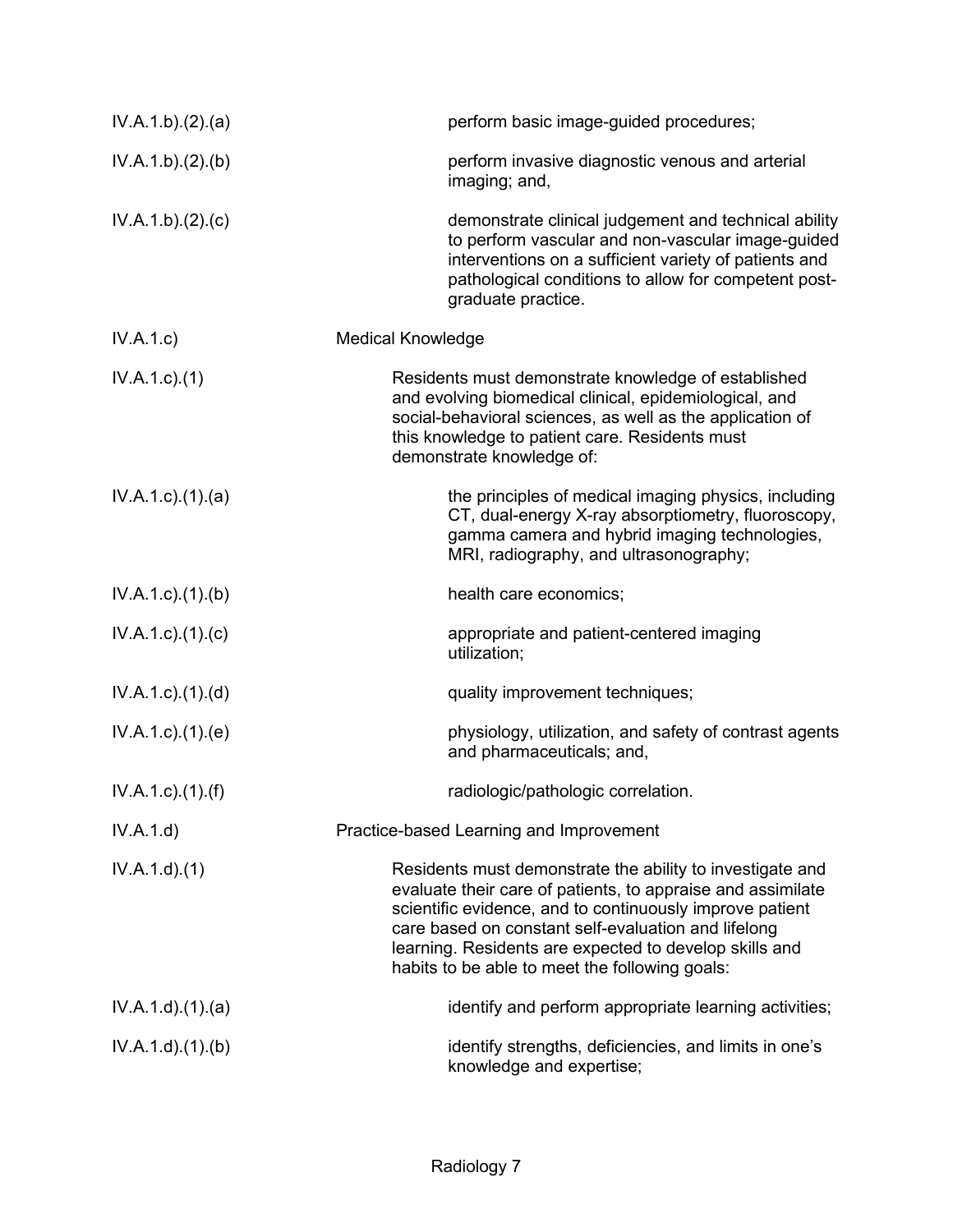| IV.A.1.d)(1)(c)               | incorporate formative evaluation feedback into daily<br>practice;                                                                                                                                                          |
|-------------------------------|----------------------------------------------------------------------------------------------------------------------------------------------------------------------------------------------------------------------------|
| IV.A.1.d.(1).(d)              | locate, appraise, and assimilate evidence from<br>scientific studies related to their patients' health<br>problems;                                                                                                        |
| IV.A.1.d.(1).(e)              | participate in the education of patients, patients'<br>families, students, other residents, and other health<br>professionals;                                                                                             |
| IV.A.1.d)(1.(f))              | set learning and improvement goals;                                                                                                                                                                                        |
| IV.A.1.d)(1)(g)               | systematically analyze practice using quality<br>improvement methods, and implement changes<br>with the goal of practice improvement; and,                                                                                 |
| IV.A.1.d)(1)(h)               | use information technology to optimize learning.                                                                                                                                                                           |
| IV.A.1.e)                     | Interpersonal and Communication Skills                                                                                                                                                                                     |
| IV.A.1.e. (1)                 | Residents must demonstrate interpersonal and<br>communication skills that result in the effective exchange<br>of information and collaboration with patients, their<br>families, and health professionals. Residents must: |
| IV.A.1.e. (1). (a)            | communicate effectively with patients, patients'<br>families, and the public, as appropriate, across a<br>broad range of socioeconomic and cultural<br>backgrounds;                                                        |
| IV.A.1.e).(1).(b)             | communicate effectively with physicians, other<br>health professionals, and health-related agencies;                                                                                                                       |
| IV.A.1.e. (1). (c)            | work effectively as a member or leader of a health<br>care team or other professional group;                                                                                                                               |
| IV.A.1.e. (1). (d)            | act in a consultative role to other physicians and<br>health professionals;                                                                                                                                                |
| IV.A.1.e).(1).(e)             | maintain comprehensive, timely, and legible<br>medical records, if applicable;                                                                                                                                             |
| IV.A.1.e. (1). (f)            | demonstrate competence in obtaining informed<br>consent and effectively describing imaging<br>appropriateness, safety issues, and the results of<br>diagnostic imaging and procedures to patients;                         |
| IV.A.1.e. (1). <sub>(g)</sub> | supervise, provide consultation, and teach medical<br>students and/or other residents; and,                                                                                                                                |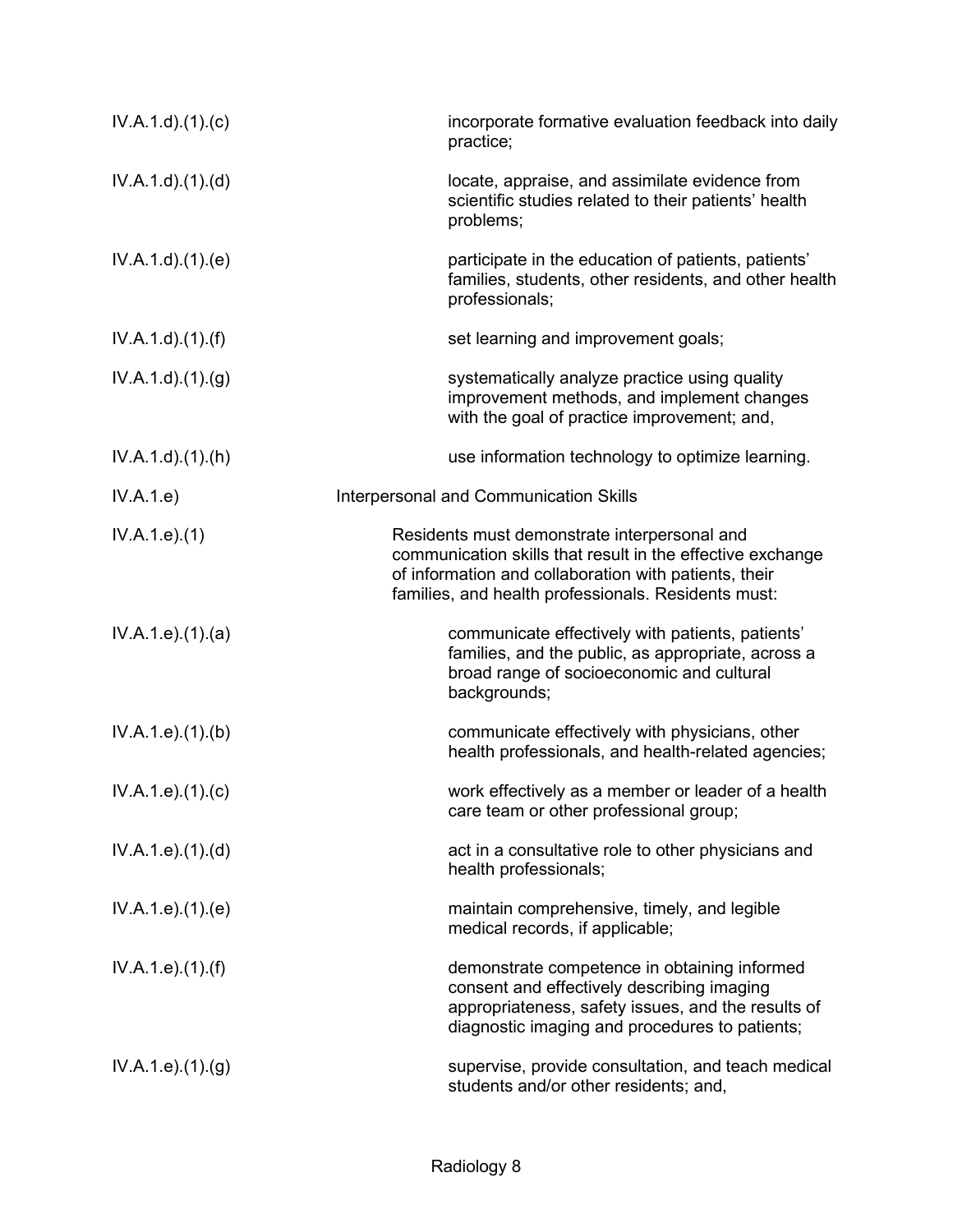| IV.A.1.e. (1).(h) | function as a consultant for other health care<br>professionals and acting as a resource for<br>information regarding the most appropriate use of<br>imaging resources.                                                                                |  |
|-------------------|--------------------------------------------------------------------------------------------------------------------------------------------------------------------------------------------------------------------------------------------------------|--|
| IV.A.1.f)         | <b>Systems-based Practice</b>                                                                                                                                                                                                                          |  |
| IV.A.1.f)(1)      | Residents must demonstrate an awareness of and<br>responsiveness to the larger context and system of health<br>care, as well as the ability to call effectively on other<br>resources in the system to provide optimal health care.<br>Residents must: |  |
| IV.A.1.f)(1)(a)   | work effectively in various health care delivery<br>settings and systems relevant to their clinical<br>specialty;                                                                                                                                      |  |
| IV.A.1.f)(1)(b)   | coordinate patient care within the health care<br>system relevant to their clinical specialty;                                                                                                                                                         |  |
| IV.A.1.f)(1)(c)   | incorporate considerations of cost awareness and<br>risk-benefit analysis in patient and/or population-<br>based care as appropriate;                                                                                                                  |  |
| IV.A.1.f)(1)(d)   | advocate for quality patient care and optimal patient<br>care systems;                                                                                                                                                                                 |  |
| IV.A.1.f)(1)(e)   | work in interprofessional teams to enhance patient<br>safety and improve patient care quality; and,                                                                                                                                                    |  |
| IV.A.1.f).(1).(f) | participate in identifying system errors and<br>implementing potential systems solutions.                                                                                                                                                              |  |
| IV.B.             | <b>Regularly Scheduled Educational Activities</b>                                                                                                                                                                                                      |  |
| IV.B.1.           | If it includes an integrated PGY-1, the educational program must contain<br>regularly scheduled didactic sessions that enhance and correspond to the<br>residents' fundamental clinical skills education.                                              |  |
| IV.B.2.           | The curriculum must include at least five hours per week of didactic<br>(classroom and laboratory training) education.                                                                                                                                 |  |
| IV.B.3.           | There must be interactive conferences and interdepartmental<br>conferences in which both residents and faculty members participate.                                                                                                                    |  |
| IV.B.4.           | Residents must be provided with protected time to attend lectures and<br>conferences scheduled by the program.                                                                                                                                         |  |
| IV.B.4.a)         | The program must provide mechanisms for residents to participate<br>in all scheduled didactic sessions either in person or by electronic<br>means.                                                                                                     |  |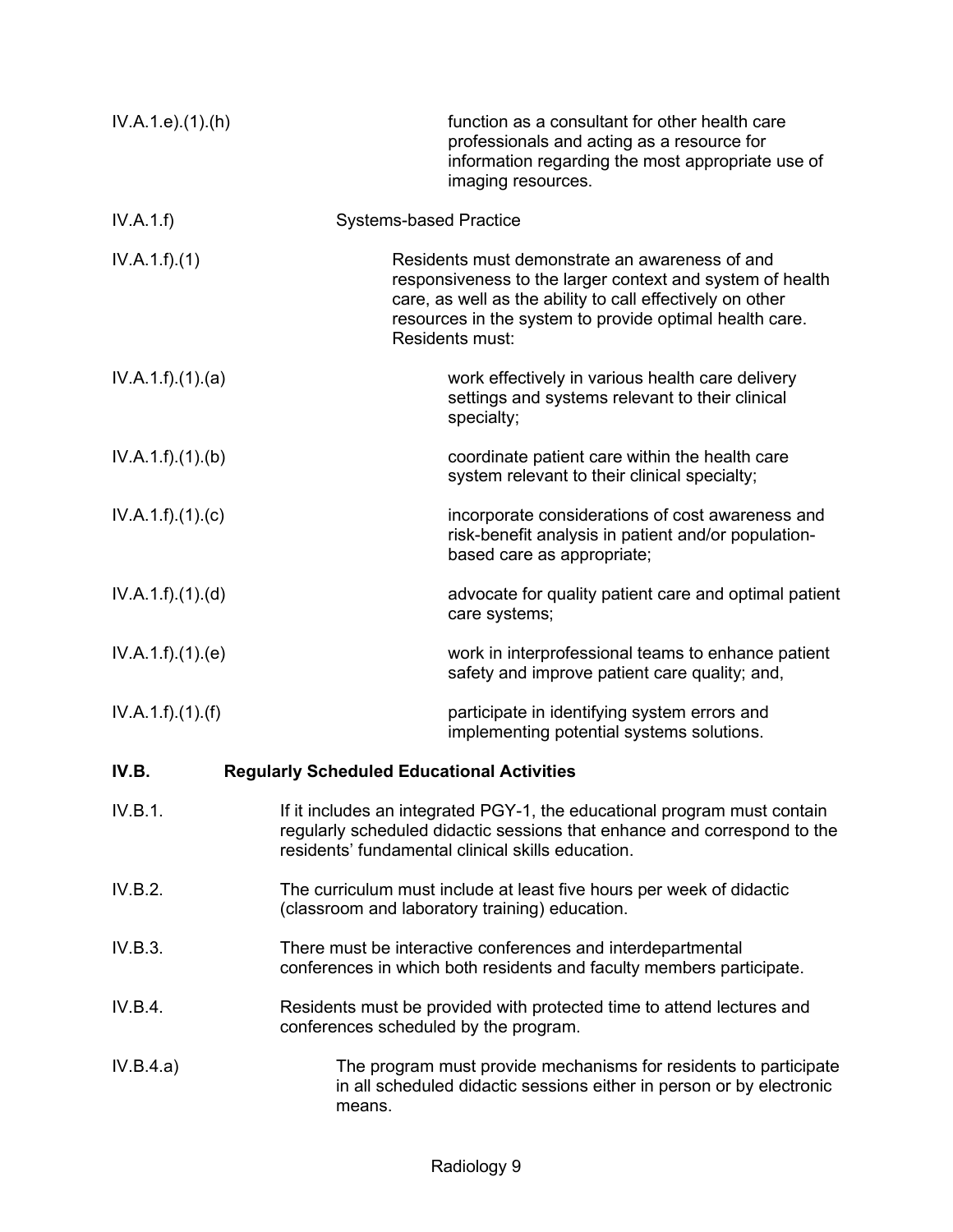| IV.B.5.          | The didactic curriculum must include:                                                                                                                                                                                                                                                         |
|------------------|-----------------------------------------------------------------------------------------------------------------------------------------------------------------------------------------------------------------------------------------------------------------------------------------------|
| IV.B.5.a)        | anatomy, disease processes, imaging, and physiology;                                                                                                                                                                                                                                          |
| IV.B.5.b)        | specialty/subspecialty clinical and general content;                                                                                                                                                                                                                                          |
| IV.B.5.c)        | topics related to professionalism, physician well-being, diversity,<br>and ethics;                                                                                                                                                                                                            |
| IV.B.5.d)        | training in the clinical application of medical physics, distributed<br>throughout the educational program;                                                                                                                                                                                   |
| $IV.B.5.d$ $(1)$ | A medical physicist must oversee the development of the<br>physics curriculum.                                                                                                                                                                                                                |
| IV.B.5.e)        | content integral to the practice of nuclear radiology, including,                                                                                                                                                                                                                             |
| IV.B.5.e).(1)    | radiation physics, instrumentation, and radiation biology;                                                                                                                                                                                                                                    |
| IV.B.5.e). (2)   | radiation protection;                                                                                                                                                                                                                                                                         |
| IV.B.5.e). (3)   | mathematics pertaining to use and measurement of<br>radioactivity;                                                                                                                                                                                                                            |
| IV.B.5.e). (4)   | the chemistry of byproduct material for medical use; and,                                                                                                                                                                                                                                     |
| IV.B.5.e). (5)   | classroom and laboratory training in basic radionuclide<br>handling techniques.                                                                                                                                                                                                               |
| IV.C.            | <b>Clinical Experiences</b>                                                                                                                                                                                                                                                                   |
| IV.C.1.          | If the program includes an integrated PGY-1, this experience must<br>include a minimum of 11 months of direct patient care.                                                                                                                                                                   |
| IV.C.1.a)        | During the integrated PGY-1, each resident's experiences must<br>include responsibility for patient care commensurate with that<br>resident's ability.                                                                                                                                        |
| IV.C.1.a)(1)     | Residents must have responsibility for decision-making<br>and direct patient care in all settings, subject to review and<br>approval by senior-level residents and/or attending<br>physicians, to include the planning of care and writing<br>orders, progress notes, and relevant records.   |
| IV.C.1.b)        | At a minimum, 28 weeks must be in rotations provided by a<br>discipline or disciplines that offer fundamental clinical skills in the<br>primary specialties, such as emergency medicine, family<br>medicine, general surgery, internal medicine, obstetrics and<br>gynecology, or pediatrics. |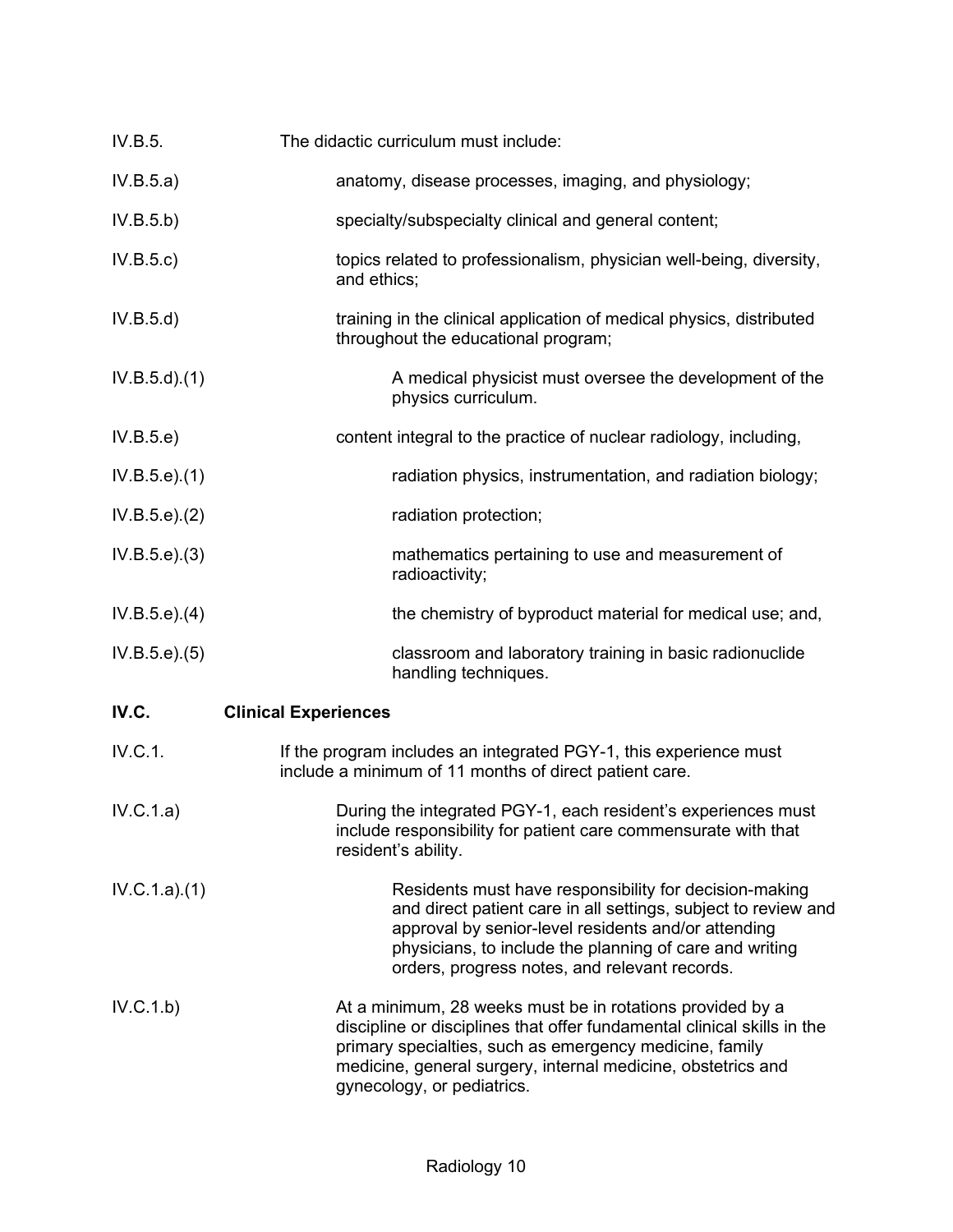| IV.C.1.b)(1) | Subspecialty experiences, with the exception of critical<br>care unit experiences, must not be used to meet<br>fundamental clinical skills curriculum requirements.                                                                                                                                                                                                                         |
|--------------|---------------------------------------------------------------------------------------------------------------------------------------------------------------------------------------------------------------------------------------------------------------------------------------------------------------------------------------------------------------------------------------------|
| IV.C.1.b)(2) | Each experience must occur through, at minimum, a four-<br>week continuous block.                                                                                                                                                                                                                                                                                                           |
| IV.C.1.c)    | At a minimum, residents must have 140 hours of experience in<br>ambulatory care provided in family medicine or primary care<br>internal medicine, general surgery, obstetrics and gynecology, or<br>pediatrics.                                                                                                                                                                             |
| IV.C.1.d)    | Residents must have a maximum of 20 weeks of elective<br>experiences.                                                                                                                                                                                                                                                                                                                       |
| IV.C.1.d)(1) | Elective rotations should be determined by the educational<br>needs of the individual resident.                                                                                                                                                                                                                                                                                             |
| IV.C.2.      | Residents' participation in patient care and radiology-related activities<br>must occur throughout the entire educational program in radiology.                                                                                                                                                                                                                                             |
| IV.C.3.      | Programs must include clinical experiences in nuclear radiology (including<br>positron emission tomography and nuclear cardiology); ultrasonography<br>(including obstetrical and vascular ultrasound); and the 10 content areas<br>of breast, cardiac, gastrointestinal, musculoskeletal, neurologic, pediatric,<br>reproductive and endocrine, thoracic, urinary, and vascular radiology. |
| IV.C.3.a)    | For programs with 48 months of education in radiology, the<br>maximum period of education in any one of these areas must be<br>16 months.                                                                                                                                                                                                                                                   |
| IV.C.3.b)    | For programs with 60 months of education in radiology, the<br>maximum period of education in any one of these areas must be<br>20 months.                                                                                                                                                                                                                                                   |
| IV.C.4.      | Residents must have education and experience in clinical nuclear<br>radiology.                                                                                                                                                                                                                                                                                                              |
| IV.C.4.a)    | Residents must have education and work experience under<br>supervision of a faculty member with expertise in basic<br>radionuclide handling techniques and radiation safety applicable<br>to the medical use of unsealed byproduct material for imaging and<br>localization studies and oral administration of sodium iodide I-131.                                                         |
| IV.C.4.b)    | Supervised work experience, at a minimum, must involve all<br>operational and quality control procedures integral to the practice<br>of nuclear radiology, including:                                                                                                                                                                                                                       |
| IV.C.4.b)(1) | receiving packages;                                                                                                                                                                                                                                                                                                                                                                         |
| IV.C.4.b)(2) | using generator systems;                                                                                                                                                                                                                                                                                                                                                                    |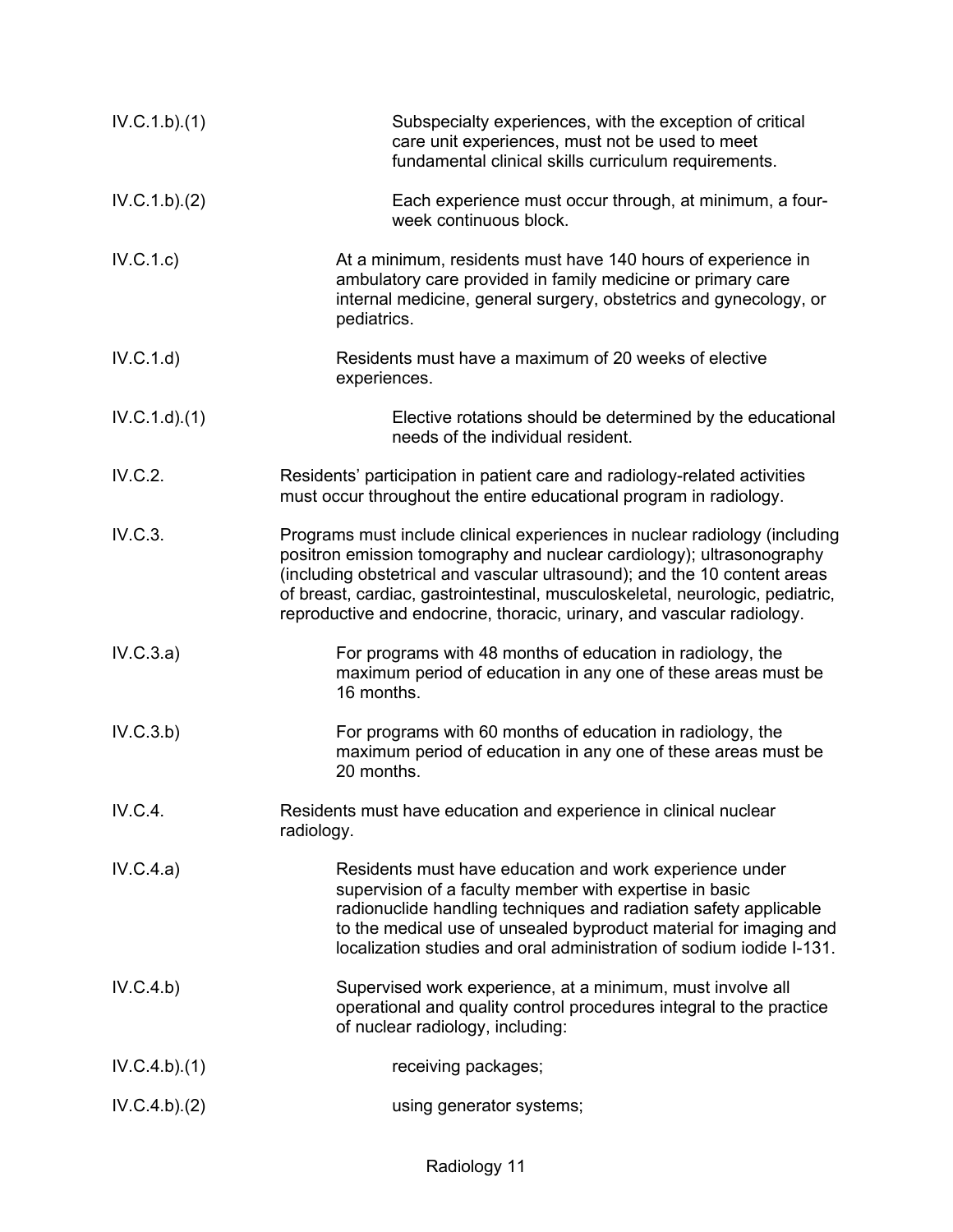| IV.C.4.b)(3)  | calibrating and administering unsealed radioactive<br>materials for diagnostic and therapeutic use;                                                                                                                                                                                                                                                                              |
|---------------|----------------------------------------------------------------------------------------------------------------------------------------------------------------------------------------------------------------------------------------------------------------------------------------------------------------------------------------------------------------------------------|
| IV.C.4.b)(4)  | completing written directives;                                                                                                                                                                                                                                                                                                                                                   |
| IV.C.4.b)(5)  | adhering to the ALARA (as low as reasonably achievable)<br>principle;                                                                                                                                                                                                                                                                                                            |
| IV.C.4.b)(6)  | ensuring radiation protection in practice, to include<br>dosimeters, exposure limits, and signage;                                                                                                                                                                                                                                                                               |
| IV.C.4.b)(7)  | using radiation-measuring instruments;                                                                                                                                                                                                                                                                                                                                           |
| IV.C.4.b)(8)  | conducting area surveys;                                                                                                                                                                                                                                                                                                                                                         |
| IV.C.4.b)(9)  | managing radioactive waste;                                                                                                                                                                                                                                                                                                                                                      |
| IV.C.4.b)(10) | preventing medical events; and,                                                                                                                                                                                                                                                                                                                                                  |
| IV.C.4.b)(11) | responding to radiation spills and accidents.                                                                                                                                                                                                                                                                                                                                    |
| IV.C.4.c)     | Under supervision, residents must participate in cases involving<br>the oral administration of sodium iodide I-131.                                                                                                                                                                                                                                                              |
| IV.C.5.       | Residents must have clinical rotations in breast imaging.                                                                                                                                                                                                                                                                                                                        |
| IV.C.5.a)     | Programs should document the interpretation/multi-reading of<br>mammograms in the ACGME-I Case Log System and must meet<br>the procedural minimums as defined by the Review Committee-<br>International.                                                                                                                                                                         |
| IV.C.6.       | Residents must have documented supervised experience in interventional<br>procedures, including image-guided biopsies, drainage procedures,<br>angioplasty, embolization and infusion procedures, and other<br>percutaneous interventional procedures, to include the performance,<br>interpretation, and complications of vascular, interventional, and invasive<br>procedures. |
| IV.C.7.       | Residents must maintain current certification in advanced cardiac life-<br>support.                                                                                                                                                                                                                                                                                              |
| IV.C.8.       | Residents should have experience in sedation analgesia.                                                                                                                                                                                                                                                                                                                          |
| IV.D.         | <b>Scholarly Activity</b>                                                                                                                                                                                                                                                                                                                                                        |
| IV.D.1.       | <b>Resident Scholarly Activity</b>                                                                                                                                                                                                                                                                                                                                               |
| IV.D.1.a)     | Residents must have education and training in critical thinking<br>skills and research design.                                                                                                                                                                                                                                                                                   |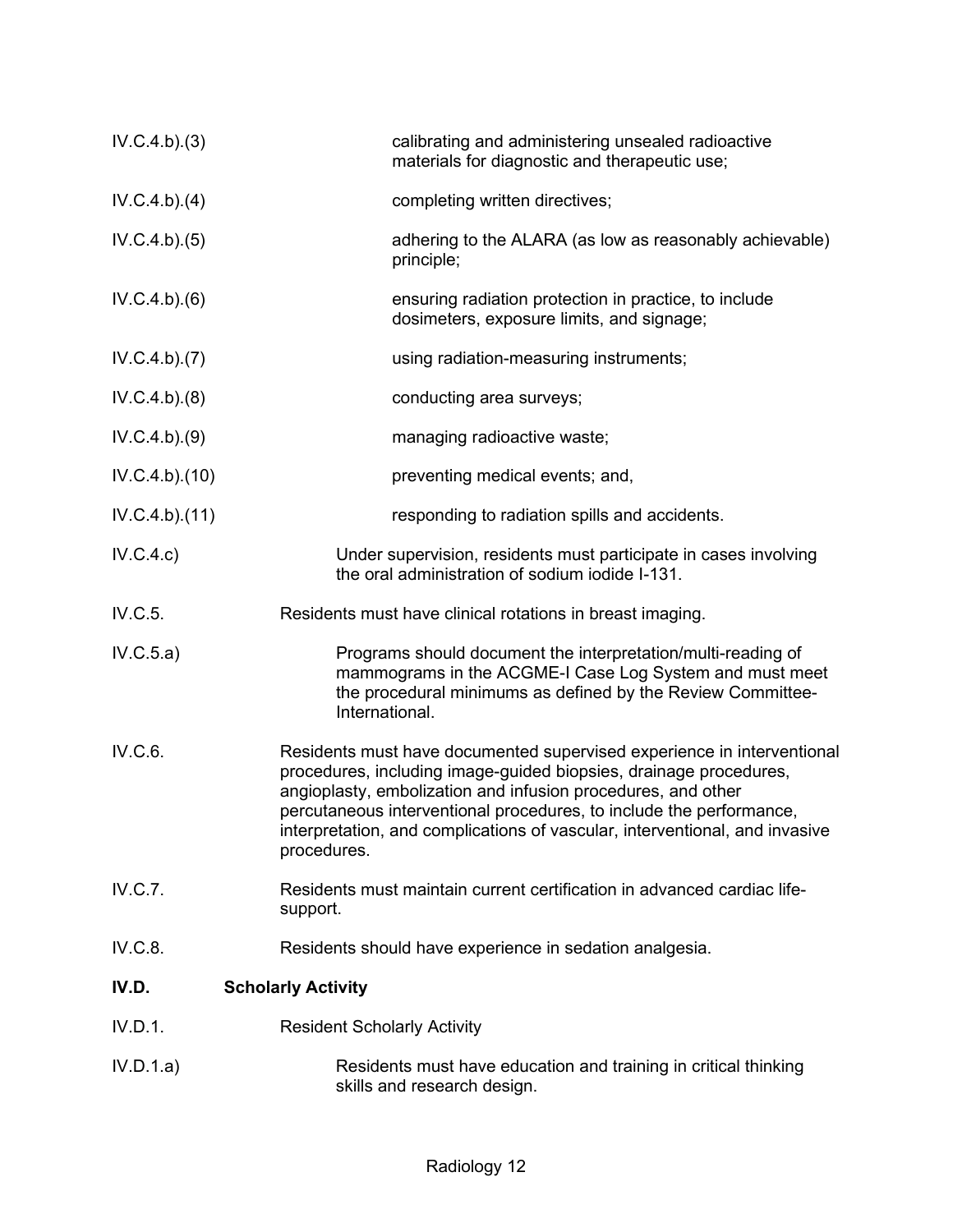| IV.D.1.b) | All residents must engage in a scholarly project under faculty<br>member supervision.                                   |
|-----------|-------------------------------------------------------------------------------------------------------------------------|
| IV.D.1.c  | The results of such projects must be published or presented at<br>institutional, local, regional, or national meetings. |
| IV.D.1.d  | The program should specify how each project will be evaluated.                                                          |
| IV.D.2.   | <b>Faculty Scholarly Activity</b>                                                                                       |
|           | See International Foundational Requirements, Section IV.D.2.                                                            |

# **V. Evaluation**

See International Foundational Requirements, Section VI.

# **VI. The Learning and Working Environment**

#### **VI.A. Principles**

See International Foundational Requirements, Section VI.A.

# **VI.B. Patient Safety**

See International Foundational Requirements, Section VI.B.

### **VI.C. Quality Improvement**

See International Foundational Requirements, Section VI.C.

#### **VI.D. Supervision and Accountability**

- VI.D.1. Faculty member supervision must be available at all participating sites.
- VI.D.2. The program must systematically review the radiologic images evaluated only by residents to ensure accuracy by having all resident reports signed and reviewed by faculty members within 24 hours.
- VI.D.3. Residents must interpret examinations with direct supervision until they have completed at least 12 months of radiology education.
- VI.D.4. Faculty members must always be available when residents are on call after hours, on weekends, or on holidays.

# **VI.E. Professionalism**

See International Foundational Requirements, Section VI.E.

# **VI.F. Well-Being**

See International Foundational Requirements, Section VI.F.